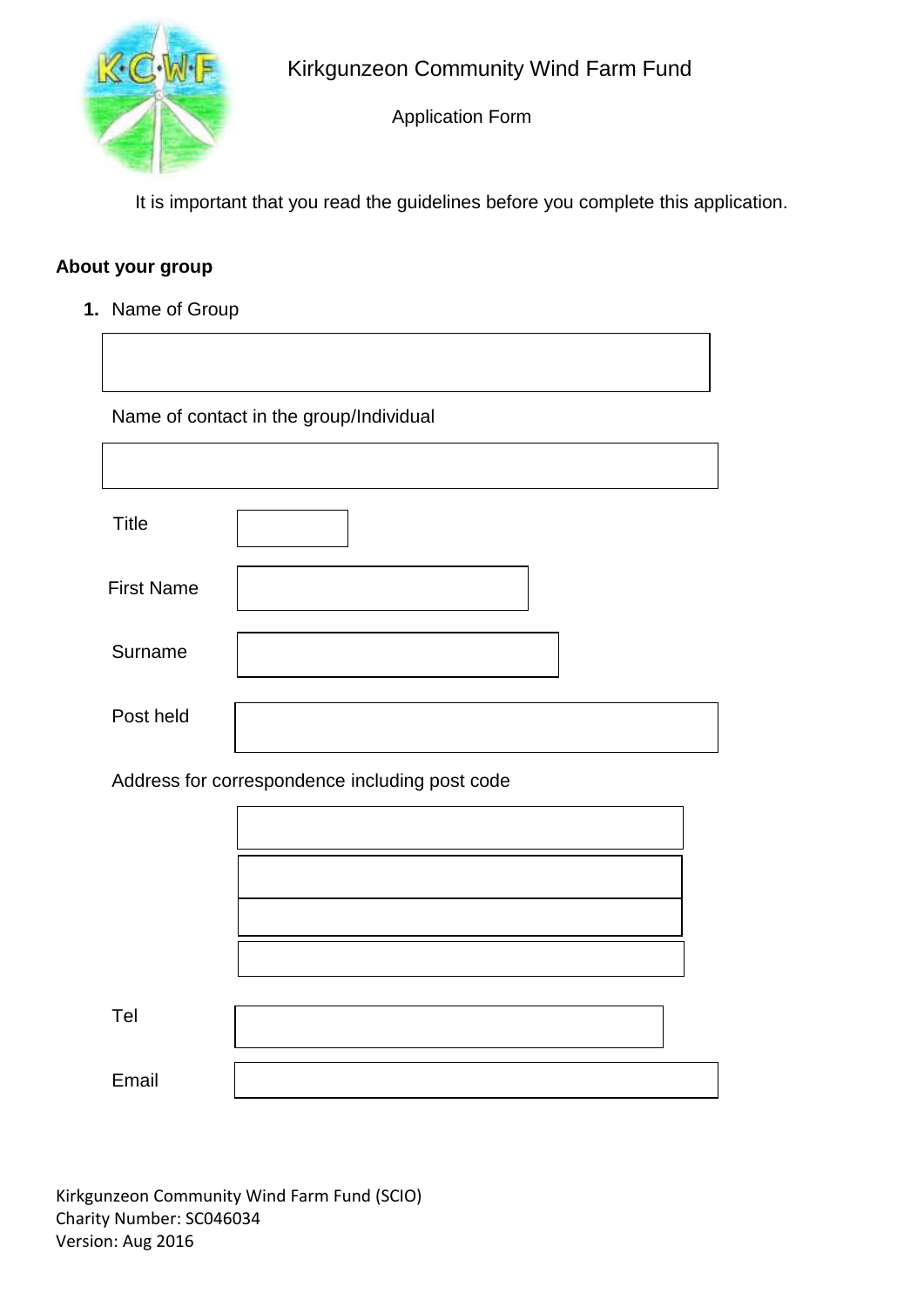If Yes, please tell us the Reference Number(s) of the previous application(s).

**About this grant**

**2.** What does your organisation do? (refer to Guidelines – Question 2) Maximum 250 words

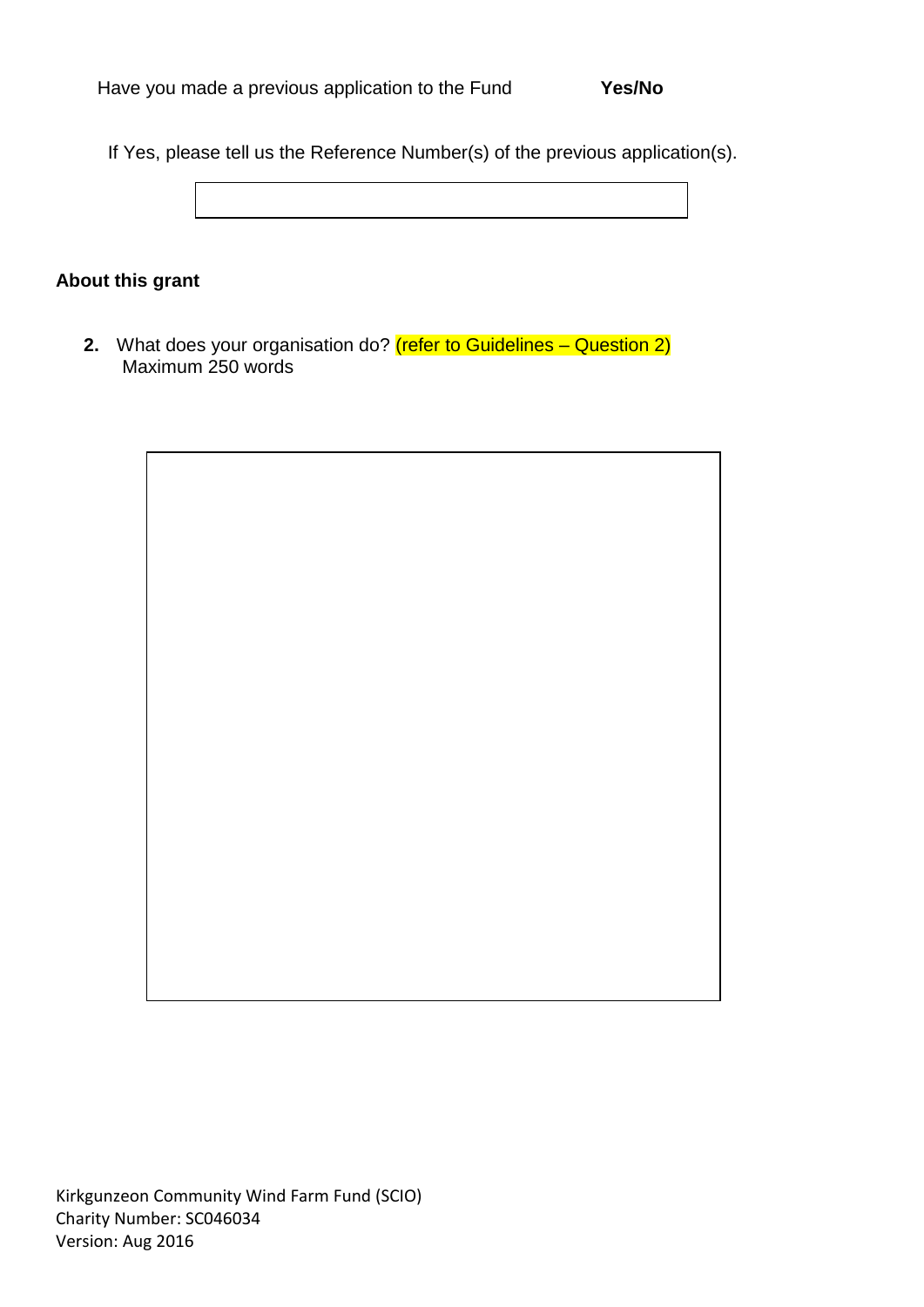**3.** What do you want to do with the grant from the Fund? (refer to Guidelines – Question 3). Maximum 500 words



**4.** Which Community will benefit? (refer to guidelines – Question 4)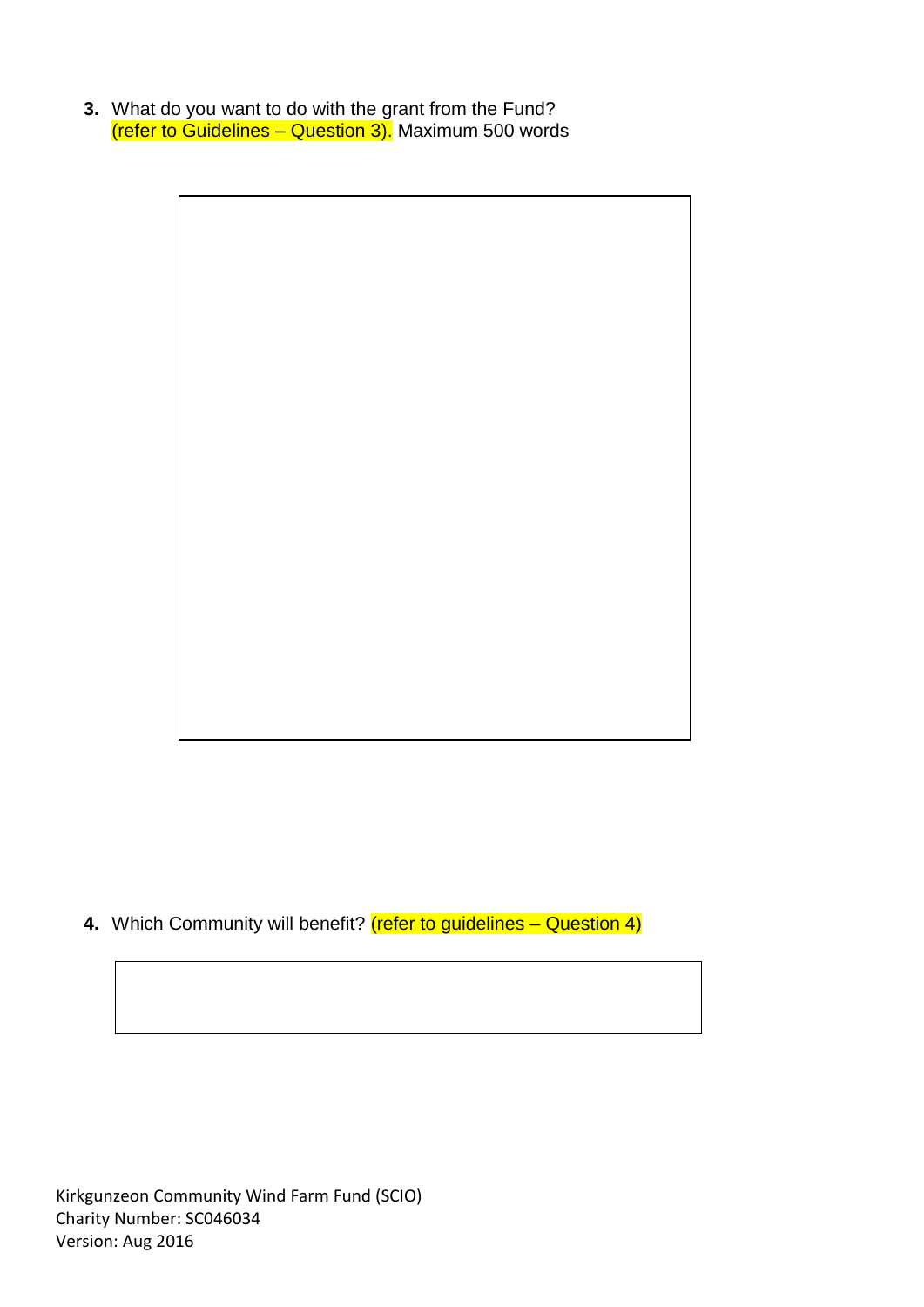**5.** Please give a detailed breakdown of all the costs. Please make sure you support these costs with quotes, estimates or catalogue pages, planning and other statutory consents and landowner agreements where necessary.

(It is important that you read all of Question 5 guidelines before completing this section)

| Item (continue on a separate sheet if needed)     | £ |
|---------------------------------------------------|---|
|                                                   |   |
|                                                   |   |
|                                                   |   |
|                                                   |   |
|                                                   |   |
|                                                   |   |
|                                                   |   |
|                                                   |   |
|                                                   |   |
|                                                   |   |
|                                                   |   |
|                                                   |   |
|                                                   |   |
| Total Project Costs   £                           |   |
|                                                   |   |
| Total amount requested from the Fund $\mathbf{E}$ |   |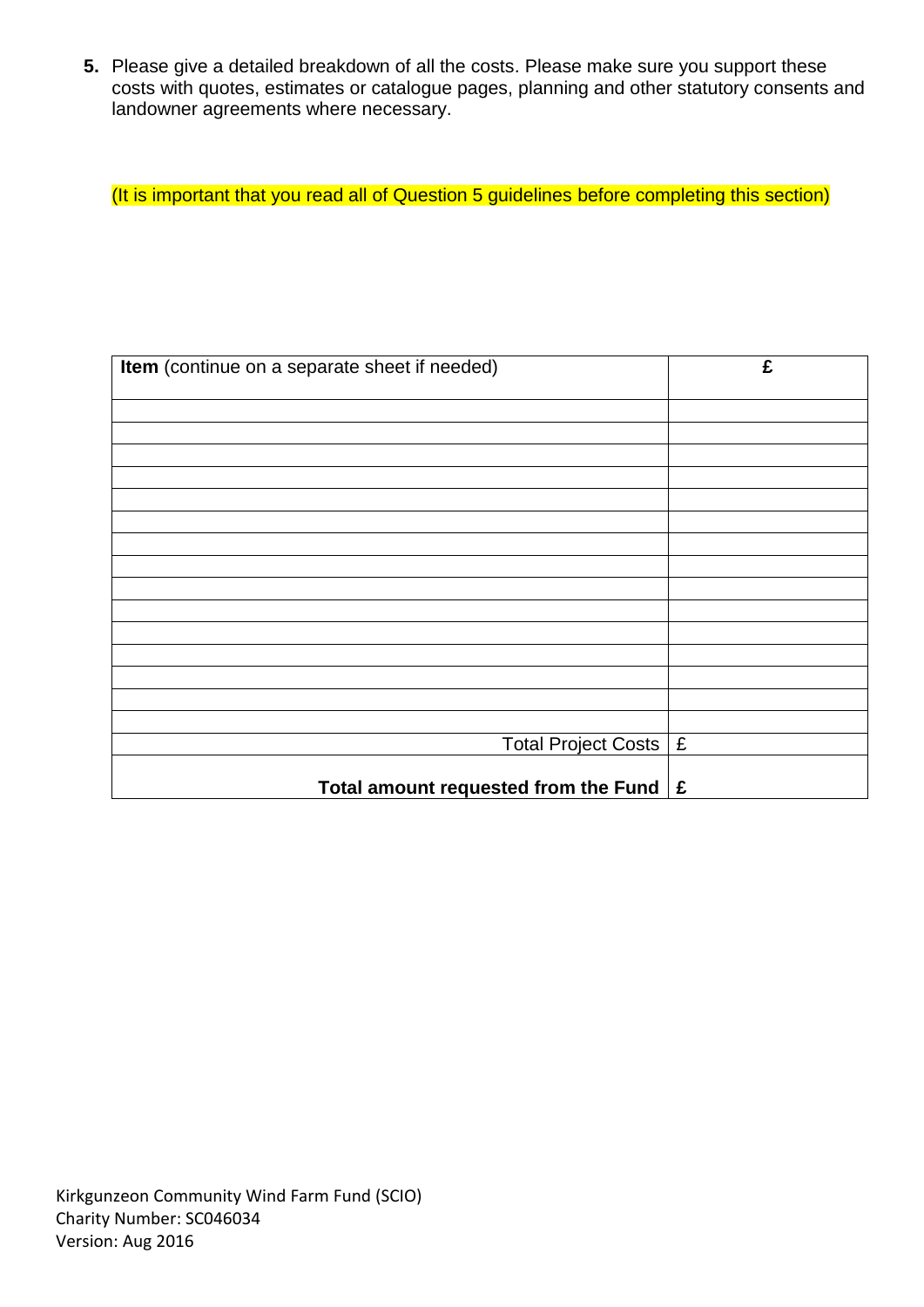## **About your financial details** (refer to guidelines – Question 6)

**6. Please give us details of your bank account or group's bank account or bank account details of the organisation that is prepared to administer any monies on your behalf**

| Group Name on account                                  |  |
|--------------------------------------------------------|--|
| <b>Bank/Building Society name</b>                      |  |
|                                                        |  |
| <b>Bank/Building Society address</b>                   |  |
|                                                        |  |
|                                                        |  |
|                                                        |  |
| Sort Code                                              |  |
| <b>Account Number</b>                                  |  |
|                                                        |  |
| <b>Building Society roll number</b><br>(if applicable) |  |

Please give the names of two bank signatories and their positions for your organisation or the organisation that is supporting you.

| 1. Name | Position |  |
|---------|----------|--|
|         |          |  |
| 2. Name | Position |  |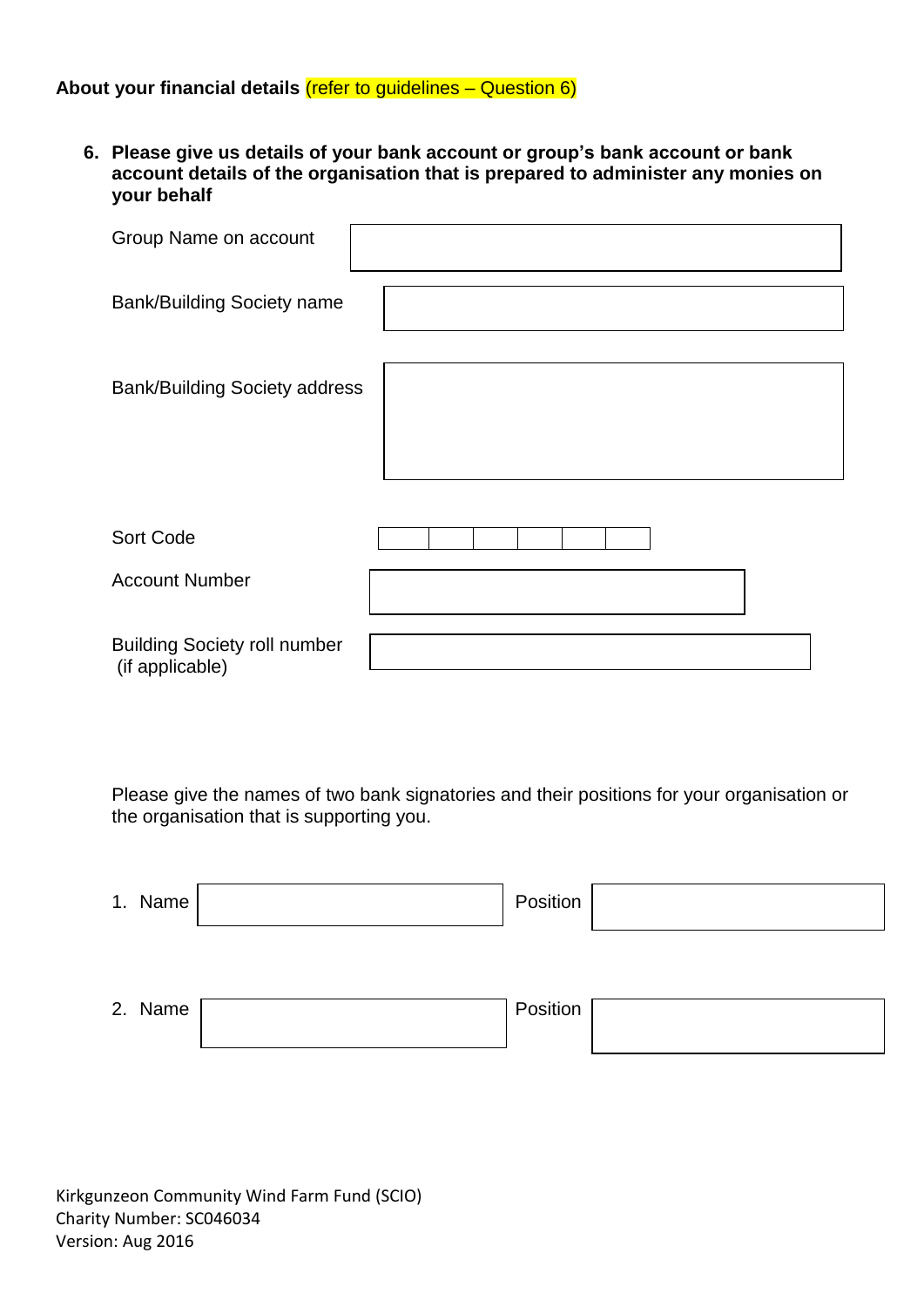**7. How many people are involved with your group?** (refer to Guidelines – Question 7)



# **9. Your signature on behalf of the organisation.**

I confirm that to the best of my knowledge and belief, all replies given on this application form are true and accurate. I understand that Trustees of Kirkgunzeon Community Wind Farm Fund may collect supporting information at any stage of the application process. I further confirm that this application is made on the basis that if successful, the organisation/individual agree to the following conditions:

- **Use the grant only for the purpose agreed in the offer letter.**
- **Complete an End of Project Report as requested.**
- **Return any unspent portion of the grant after 12 months or sooner, when requested by the Trustees.**
- **Agree to any additional monitoring as required.**
- **In the event that your group was to close within twelve months from receipt of a grant, any unspent portion would be returned to the Trustees, and assets purchased with this grant will be given or transferred to another local voluntary organisation with similar aims and objectives.**